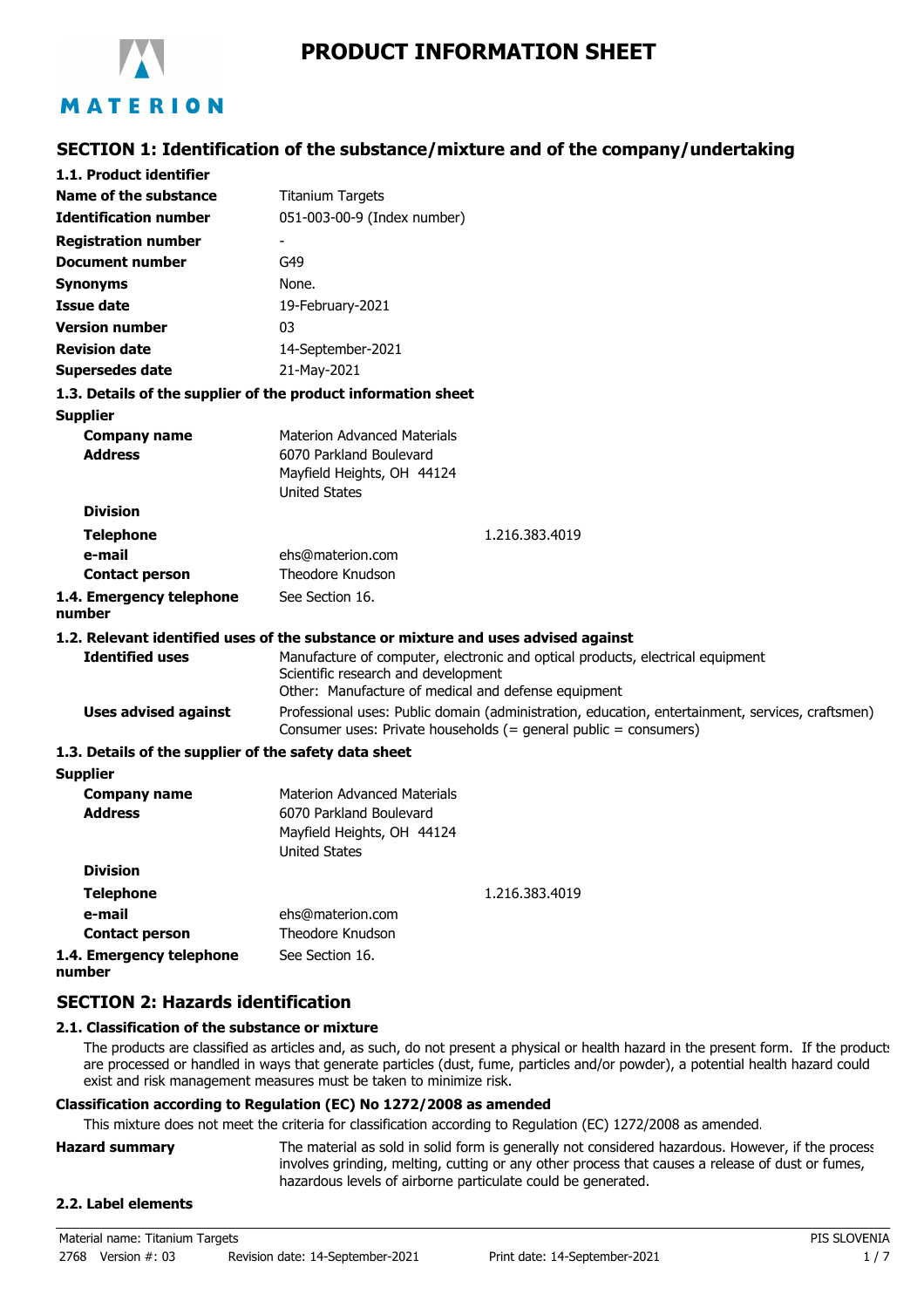|                                   | Label according to Regulation (EC) No. 1272/2008 as amended                                       |
|-----------------------------------|---------------------------------------------------------------------------------------------------|
| <b>Contains:</b>                  | <b>Titanium Targets</b>                                                                           |
| <b>Hazard pictograms</b>          | None.                                                                                             |
| Signal word                       | None.                                                                                             |
| <b>Hazard statements</b>          | The substance does not meet the criteria for classification.                                      |
| <b>Precautionary statements</b>   |                                                                                                   |
| <b>Prevention</b>                 | Observe good industrial hygiene practices.                                                        |
| <b>Response</b>                   | Wash hands after handling.                                                                        |
| <b>Storage</b>                    | Store away from incompatible materials.                                                           |
| <b>Disposal</b>                   | Dispose of waste and residues in accordance with local authority requirements.                    |
| Supplemental label<br>information | For further information, please contact the Product Stewardship Department at $+1.216.383.4019$ . |
| 2.3. Other hazards                | Not a PBT or vPvB substance or mixture.                                                           |

# **SECTION 3: Composition/information on ingredients**

#### **3.1. Substances**

**General information**

| <b>Chemical name</b>    | %                        | No.                    | CAS-No. / EC REACH Registration No. Index No. |              | <b>Notes</b> |
|-------------------------|--------------------------|------------------------|-----------------------------------------------|--------------|--------------|
| <b>Titanium Targets</b> | 100                      | 7440-32-6<br>231-142-3 | $\overline{\phantom{0}}$                      | 051-003-00-9 |              |
|                         | <b>Classification: -</b> |                        |                                               |              |              |

## **SECTION 4: First aid measures**

Ensure that medical personnel are aware of the material(s) involved, and take precautions to protect themselves. **General information 4.1. Description of first aid measures Inhalation** Move to fresh air. Call a physician if symptoms develop or persist.

| THIRIGUVII                                                                               | invector restraints can a privisibility in symptoms develop or persist.                  |
|------------------------------------------------------------------------------------------|------------------------------------------------------------------------------------------|
| <b>Skin contact</b>                                                                      | Wash off with soap and water. Get medical attention if irritation develops and persists. |
| Eye contact                                                                              | Rinse with water. Get medical attention if irritation develops and persists.             |
| <b>Ingestion</b>                                                                         | Rinse mouth. Get medical attention if symptoms occur.                                    |
| 4.2. Most important<br>symptoms and effects, both<br>acute and delayed                   | Exposure may cause temporary irritation, redness, or discomfort.                         |
| 4.3. Indication of any<br>immediate medical attention<br>and special treatment<br>needed | Treat symptomatically.                                                                   |

# **SECTION 5: Firefighting measures**

| <b>General fire hazards</b>                                                                | No unusual fire or explosion hazards noted.                                                |
|--------------------------------------------------------------------------------------------|--------------------------------------------------------------------------------------------|
| 5.1. Extinguishing media<br>Suitable extinguishing<br>media                                | Water fog. Foam. Dry chemical powder. Carbon dioxide (CO2).                                |
| Unsuitable extinguishing<br>media                                                          | None known.                                                                                |
| 5.2. Special hazards arising<br>from the substance or<br>mixture                           | None known.                                                                                |
| 5.3. Advice for firefighters<br><b>Special protective</b><br>equipment for<br>firefighters | Wear suitable protective equipment.                                                        |
| <b>Special firefighting</b><br>procedures                                                  | Use water spray to cool unopened containers.                                               |
| <b>Specific methods</b>                                                                    | Use standard firefighting procedures and consider the hazards of other involved materials. |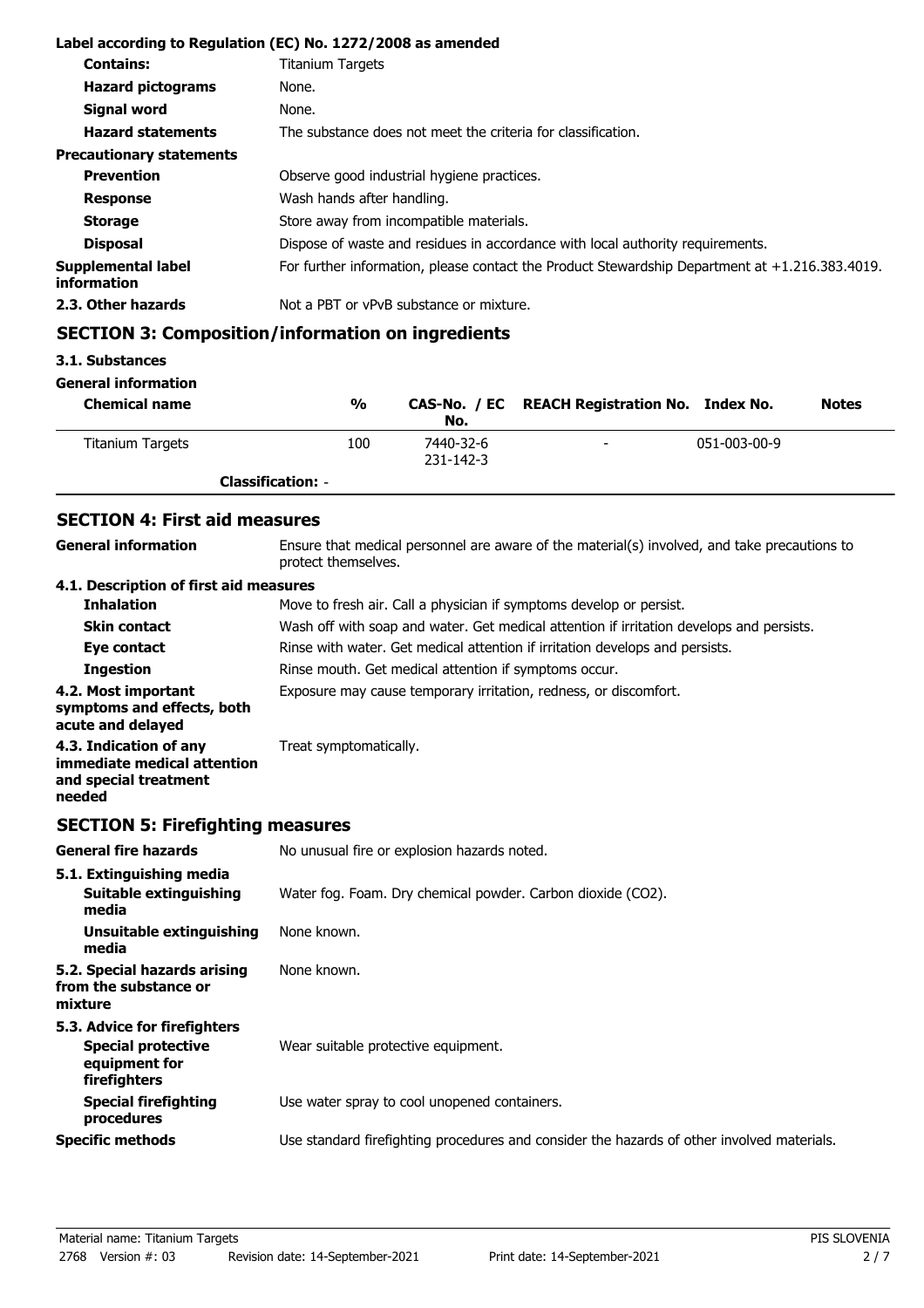## **SECTION 6: Accidental release measures**

|                                                                                                                                                                                                                               | 6.1. Personal precautions, protective equipment and emergency procedures                           |
|-------------------------------------------------------------------------------------------------------------------------------------------------------------------------------------------------------------------------------|----------------------------------------------------------------------------------------------------|
| For non-emergency<br>personnel                                                                                                                                                                                                | Keep unnecessary personnel away. For personal protection, see section 8 of the PIS.                |
| For emergency<br>responders                                                                                                                                                                                                   | Use personal protection recommended in Section 8 of the PIS.                                       |
| 6.2. Environmental<br>precautions                                                                                                                                                                                             | Avoid discharge into drains, water courses or onto the ground.                                     |
| 6.3. Methods and material for<br>containment and cleaning up                                                                                                                                                                  | Stop the flow of material, if this is without risk. For waste disposal, see section 13 of the PIS. |
| 6.4. Reference to other<br>sections                                                                                                                                                                                           | For personal protection, see section 8 of the PIS. For waste disposal, see section 13 of the PIS.  |
| $A$ - $A$ - $A$ - $A$ - $A$ - $A$ - $A$ - $A$ - $A$ - $A$ - $A$ - $A$ - $A$ - $A$ - $A$ - $A$ - $A$ - $A$ - $A$ - $A$ - $A$ - $A$ - $A$ - $A$ - $A$ - $A$ - $A$ - $A$ - $A$ - $A$ - $A$ - $A$ - $A$ - $A$ - $A$ - $A$ - $A$ - |                                                                                                    |

## **SECTION 7: Handling and storage**

| 7.1. Precautions for safe<br>handling                                   | Avoid prolonged exposure. Observe good industrial hygiene practices. |
|-------------------------------------------------------------------------|----------------------------------------------------------------------|
| 7.2. Conditions for safe<br>storage, including any<br>incompatibilities | Keep locked up.                                                      |
| 7.3. Specific end use(s)                                                | Not available.                                                       |

## **SECTION 8: Exposure controls/personal protection**

| 8.1. Control parameters                              |                                                                                                                                                                                                                                                                                                                                                                    |
|------------------------------------------------------|--------------------------------------------------------------------------------------------------------------------------------------------------------------------------------------------------------------------------------------------------------------------------------------------------------------------------------------------------------------------|
| <b>Occupational exposure limits</b>                  | No exposure limits noted for ingredient(s).                                                                                                                                                                                                                                                                                                                        |
| <b>Biological limit values</b>                       | No biological exposure limits noted for the ingredient(s).                                                                                                                                                                                                                                                                                                         |
| <b>Recommended monitoring</b><br>procedures          | Follow standard monitoring procedures.                                                                                                                                                                                                                                                                                                                             |
| Derived no effect levels<br>(DNELs)                  | Not available.                                                                                                                                                                                                                                                                                                                                                     |
| <b>Predicted no effect</b><br>concentrations (PNECs) | Not available.                                                                                                                                                                                                                                                                                                                                                     |
| 8.2. Exposure controls                               |                                                                                                                                                                                                                                                                                                                                                                    |
| <b>Appropriate engineering</b><br>controls           | Good general ventilation should be used. Ventilation rates should be matched to conditions. If<br>applicable, use process enclosures, local exhaust ventilation, or other engineering controls to<br>maintain airborne levels below recommended exposure limits. If exposure limits have not been<br>established, maintain airborne levels to an acceptable level. |
|                                                      | Individual protection measures, such as personal protective equipment                                                                                                                                                                                                                                                                                              |
| <b>General information</b>                           | Personal protection equipment should be chosen according to the CEN standards and in discussion<br>with the supplier of the personal protective equipment.                                                                                                                                                                                                         |
| Eye/face protection                                  | Wear safety glasses with side shields (or goggles).                                                                                                                                                                                                                                                                                                                |
| <b>Skin protection</b>                               |                                                                                                                                                                                                                                                                                                                                                                    |
| - Hand protection<br>- Other                         | Wear gloves to prevent metal cuts and skin abrasions during handling.<br>Wear suitable protective clothing.                                                                                                                                                                                                                                                        |
| <b>Respiratory protection</b>                        | In case of insufficient ventilation, wear suitable respiratory equipment.                                                                                                                                                                                                                                                                                          |
| <b>Thermal hazards</b>                               | Wear appropriate thermal protective clothing, when necessary.                                                                                                                                                                                                                                                                                                      |
| <b>Hygiene measures</b>                              | Always observe good personal hygiene measures, such as washing after handling the material and<br>before eating, drinking, and/or smoking. Routinely wash work clothing and protective equipment to<br>remove contaminants.                                                                                                                                        |
| <b>Environmental exposure</b><br>controls            | Good general ventilation should be used. Ventilation rates should be matched to conditions. If<br>applicable, use process enclosures, local exhaust ventilation, or other engineering controls to<br>maintain airborne levels below recommended exposure limits. If exposure limits have not been<br>established, maintain airborne levels to an acceptable level. |

# **SECTION 9: Physical and chemical properties**

## **9.1. Information on basic physical and chemical properties**

| Solid. |
|--------|
| Solid. |
| Silver |
|        |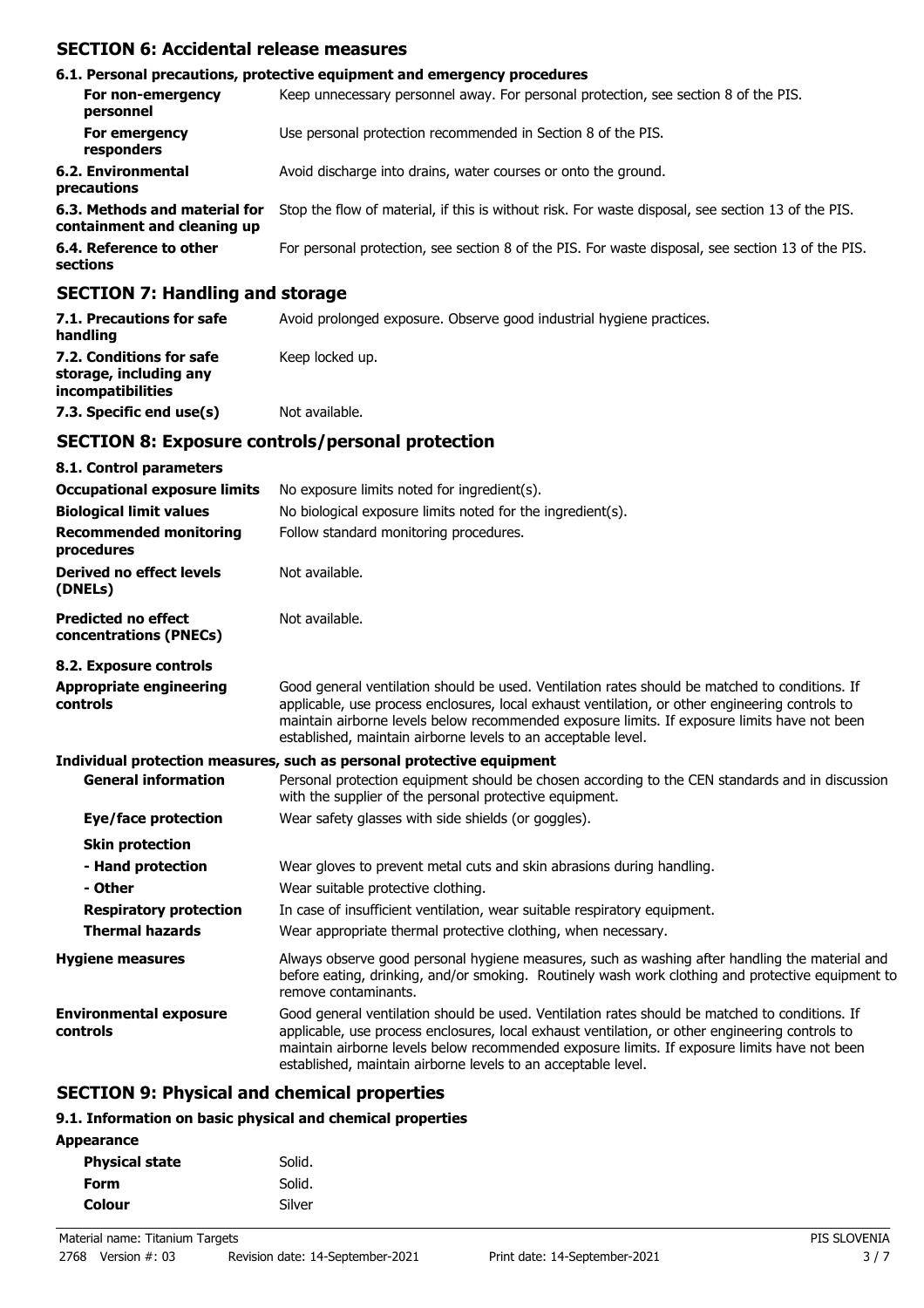| Odour                                               | None.                                 |
|-----------------------------------------------------|---------------------------------------|
| <b>Odour threshold</b>                              | Not applicable.                       |
| рH                                                  | Not applicable.                       |
| <b>Melting point/freezing point</b>                 | 1668 °C (3034,4 °F) / Not applicable. |
| <b>Initial boiling point and</b><br>boiling range   | Not applicable.                       |
| <b>Flash point</b>                                  | Not applicable.                       |
| <b>Evaporation rate</b>                             | Not applicable.                       |
| <b>Flammability (solid, gas)</b>                    | None known.                           |
| <b>Upper/lower flammability or explosive limits</b> |                                       |
| <b>Explosive limit - lower (</b><br>%)              | Not applicable.                       |
| <b>Explosive limit - lower (</b><br>%) temperature  | Not applicable.                       |
| <b>Explosive limit - upper</b><br>(%)               | Not applicable.                       |
| <b>Explosive limit - upper (</b><br>%) temperature  | Not applicable.                       |
| <b>Vapour pressure</b>                              | < 0,0000001 kPa (25 °C (77 °F))       |
| <b>Vapour density</b>                               | Not applicable.                       |
| <b>Relative density</b>                             | Not applicable.                       |
| Solubility(ies)                                     |                                       |
| Solubility (water)                                  | Insoluble.                            |
| <b>Partition coefficient</b><br>(n-octanol/water)   | Not applicable.                       |
| <b>Auto-ignition temperature</b>                    | Not applicable.                       |
| <b>Decomposition temperature</b>                    | Not applicable.                       |
| <b>Viscosity</b>                                    | Not applicable.                       |
| <b>Explosive properties</b>                         | Not explosive.                        |
| <b>Oxidising properties</b>                         | Not oxidising.                        |
| 9.2. Other information                              |                                       |
| <b>Density</b>                                      | 4,51 g/cm3 estimated at 20 °C         |
| <b>Flammability</b>                                 | Not applicable.                       |
| Molecular formula                                   | Ti                                    |
| <b>Molecular weight</b>                             | 47,9 g/mol                            |

# **SECTION 10: Stability and reactivity**

| 10.1. Reactivity                            | The product is stable and non-reactive under normal conditions of use, storage and transport. |
|---------------------------------------------|-----------------------------------------------------------------------------------------------|
| 10.2. Chemical stability                    | Material is stable under normal conditions.                                                   |
| 10.3. Possibility of hazardous<br>reactions | No dangerous reaction known under conditions of normal use.                                   |
| 10.4. Conditions to avoid                   | Contact with incompatible materials.                                                          |
| 10.5. Incompatible materials                | Ammonia. Chlorine.                                                                            |
| 10.6. Hazardous<br>decomposition products   | No hazardous decomposition products are known.                                                |

# **SECTION 11: Toxicological information**

| <b>General information</b>                      | Occupational exposure to the substance or mixture may cause adverse effects.                                           |
|-------------------------------------------------|------------------------------------------------------------------------------------------------------------------------|
| <b>Information on likely routes of exposure</b> |                                                                                                                        |
| <b>Inhalation</b>                               | Not likely, due to the form of the product.                                                                            |
| <b>Skin contact</b>                             | No adverse effects due to skin contact are expected.                                                                   |
| Eye contact                                     | Not relevant, due to the form of the product.                                                                          |
| <b>Ingestion</b>                                | May cause discomfort if swallowed. However, ingestion is not likely to be a primary route of<br>occupational exposure. |
| <b>Symptoms</b>                                 | None known.                                                                                                            |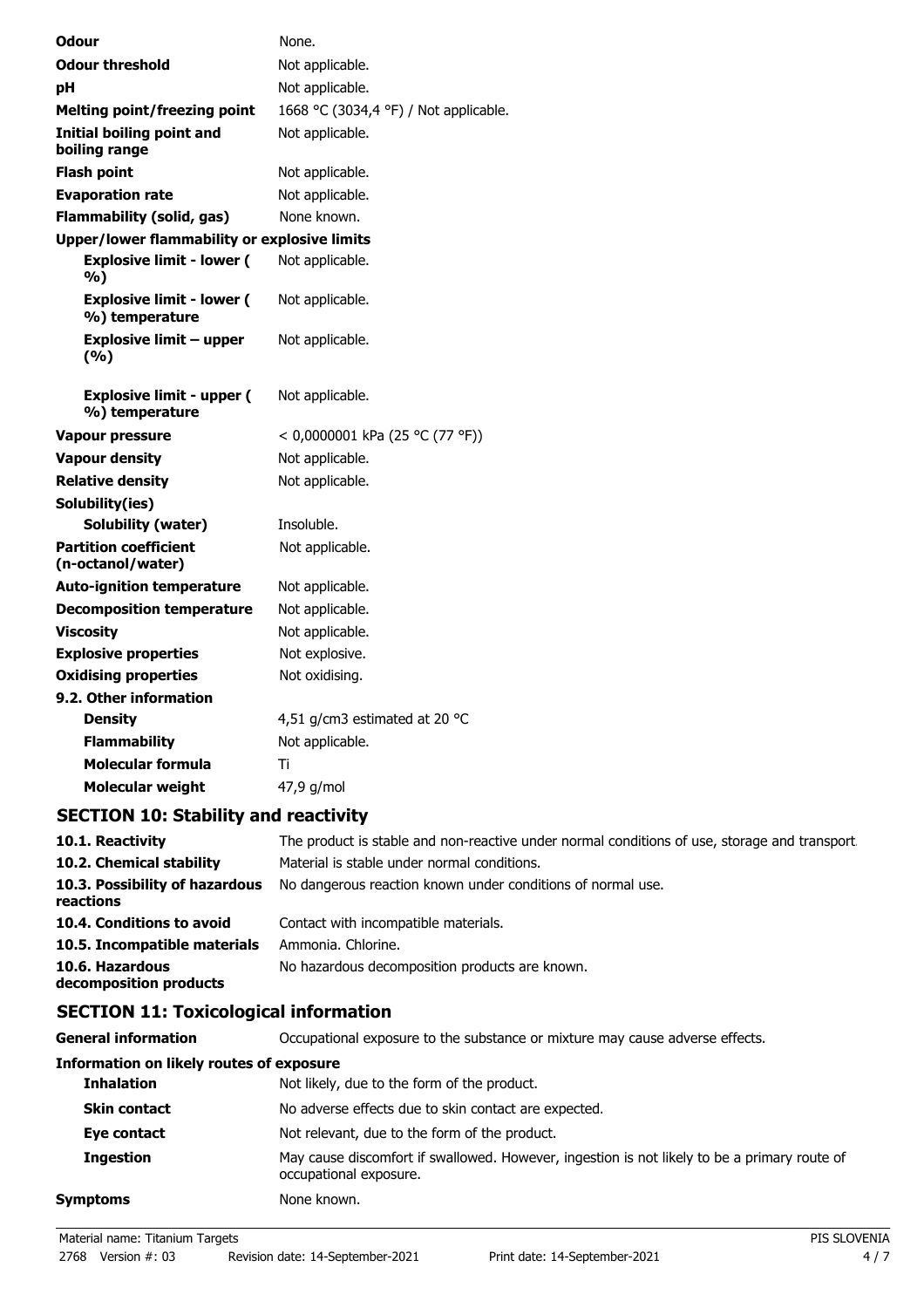#### **11.1. Information on toxicological effects**

| <b>Acute toxicity</b>                                 | None known.                   |
|-------------------------------------------------------|-------------------------------|
| <b>Skin corrosion/irritation</b>                      | Not classified.               |
| Serious eye damage/eye<br>irritation                  | None known.                   |
| <b>Respiratory sensitisation</b>                      | Not a respiratory sensitizer. |
| <b>Skin sensitisation</b>                             | Not a skin sensitiser.        |
| <b>Germ cell mutagenicity</b>                         | Not classified.               |
| Carcinogenicity                                       | Not classified.               |
| <b>Reproductive toxicity</b>                          | Not classified.               |
| Specific target organ toxicity<br>- single exposure   | Not classified.               |
| Specific target organ toxicity<br>- repeated exposure | Not classified.               |
| <b>Aspiration hazard</b>                              | Not an aspiration hazard.     |
| Mixture versus substance<br>information               | No information available.     |
| <b>Other information</b>                              | Not available.                |

# **SECTION 12: Ecological information**

| 12.1. Toxicity                                            | Based on available data, the classification criteria are not met for hazardous to the aquatic<br>environment.                                                                              |
|-----------------------------------------------------------|--------------------------------------------------------------------------------------------------------------------------------------------------------------------------------------------|
| 12.2. Persistence and<br>degradability                    | No data is available on the degradability of any ingredients in the mixture.                                                                                                               |
| 12.3. Bioaccumulative<br>potential                        | No data available.                                                                                                                                                                         |
| <b>Partition coefficient</b><br>n-octanol/water (log Kow) | Not available.                                                                                                                                                                             |
| <b>Bioconcentration factor (BCF)</b>                      | Not available.                                                                                                                                                                             |
| 12.4. Mobility in soil                                    | No data available.                                                                                                                                                                         |
| 12.5. Results of PBT and<br><b>vPvB</b> assessment        | Not a PBT or vPvB substance or mixture.                                                                                                                                                    |
| 12.6. Other adverse effects                               | No other adverse environmental effects (e.g. ozone depletion, photochemical ozone creation<br>potential, endocrine disruption, global warming potential) are expected from this component. |

# **SECTION 13: Disposal considerations**

## **13.1. Waste treatment methods**

| <b>Residual waste</b>                  | Dispose of in accordance with local regulations. Empty containers or liners may retain some product<br>residues. This material and its container must be disposed of in a safe manner (see: Disposal<br>instructions). |
|----------------------------------------|------------------------------------------------------------------------------------------------------------------------------------------------------------------------------------------------------------------------|
| Contaminated packaging                 | Since emptied containers may retain product residue, follow label warnings even after container is<br>emptied. Empty containers should be taken to an approved waste handling site for recycling or<br>disposal.       |
| <b>EU waste code</b>                   | The Waste code should be assigned in discussion between the user, the producer and the waste<br>disposal company.                                                                                                      |
| <b>Disposal</b><br>methods/information | Collect and reclaim or dispose in sealed containers at licensed waste disposal site.                                                                                                                                   |
| <b>Special precautions</b>             | Dispose in accordance with all applicable regulations.                                                                                                                                                                 |

# **SECTION 14: Transport information**

#### **ADR**

14.1. - 14.6.: Not regulated as dangerous goods.

# **RID**

14.1. - 14.6.: Not regulated as dangerous goods.

# **ADN**

14.1. - 14.6.: Not regulated as dangerous goods.

## **IATA**

14.1. - 14.6.: Not regulated as dangerous goods.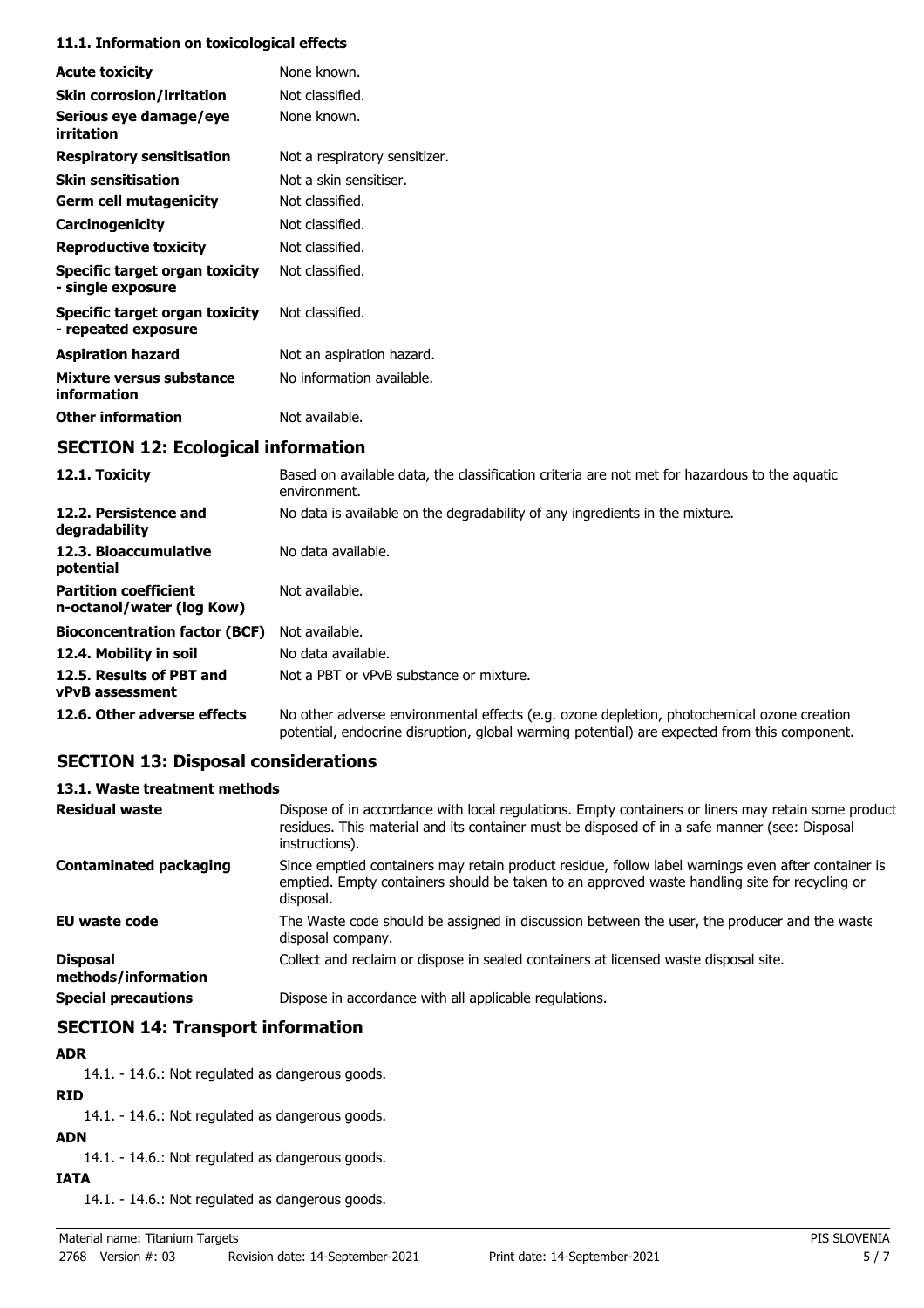14.1. - 14.6.: Not regulated as dangerous goods.

## **SECTION 15: Regulatory information**

**15.1. Safety, health and environmental regulations/legislation specific for the substance or mixture**

### **EU regulations**

**Regulation (EC) No. 1005/2009 on substances that deplete the ozone layer, Annex I and II, as amended** Not listed.

### **Regulation (EU) 2019/1021 On persistent organic pollutants (recast), as amended**

#### Not listed.

**Regulation (EU) No. 649/2012 concerning the export and import of dangerous chemicals, Annex I, Part 1 as amended**

#### Not listed.

**Regulation (EU) No. 649/2012 concerning the export and import of dangerous chemicals, Annex I, Part 2 as amended**

#### Not listed.

**Regulation (EU) No. 649/2012 concerning the export and import of dangerous chemicals, Annex I, Part 3 as amended**

#### Not listed.

**Regulation (EU) No. 649/2012 concerning the export and import of dangerous chemicals, Annex V as amended** Not listed.

**Regulation (EC) No. 166/2006 Annex II Pollutant Release and Transfer Registry, as amended** Not listed.

**Regulation (EC) No. 1907/2006, REACH Article 59(10) Candidate List as currently published by ECHA** Not listed.

## **Authorisations**

**Regulation (EC) No. 1907/2006, REACH Annex XIV Substances subject to authorization, as amended** Not listed.

#### **Restrictions on use**

**Regulation (EC) No. 1907/2006, REACH Annex XVII Substances subject to restriction on marketing and use as amended**

#### Not listed.

**Directive 2004/37/EC: on the protection of workers from the risks related to exposure to carcinogens and mutagens at work, as amended.**

Not listed.

## **Other EU regulations**

**Directive 2012/18/EU on major accident hazards involving dangerous substances, as amended** Not listed.

| <b>Other regulations</b>            | The product is classified and labelled in accordance with Regulation (EC) 1272/2008 (CLP<br>Regulation) as amended. |
|-------------------------------------|---------------------------------------------------------------------------------------------------------------------|
| <b>National regulations</b>         | Follow national regulation for work with chemical agents in accordance with Directive 98/24/EC, as<br>amended.      |
| 15.2. Chemical safety<br>assessment | No Chemical Safety Assessment has been carried out.                                                                 |

## **SECTION 16: Other information**

| <b>List of abbreviations</b>                                                           | Not available.                                                                                                                                                                                                  |
|----------------------------------------------------------------------------------------|-----------------------------------------------------------------------------------------------------------------------------------------------------------------------------------------------------------------|
| <b>References</b>                                                                      | Not available.                                                                                                                                                                                                  |
| <b>Information on evaluation</b><br>method leading to the<br>classification of mixture | The classification for health and environmental hazards is derived by a combination of calculatior<br>methods and test data, if available.                                                                      |
| <b>Training information</b>                                                            | Follow training instructions when handling this material.                                                                                                                                                       |
| <b>Further information</b>                                                             | <b>Transportation Emergency</b><br>Call Chemtrec at:<br>International: 703.741.5970<br>Spain: 900.868.538<br>Switzerland: 0800.564.402<br>Chemtrec's toll free, mobile-enabled number in Germany – 0800 1817059 |